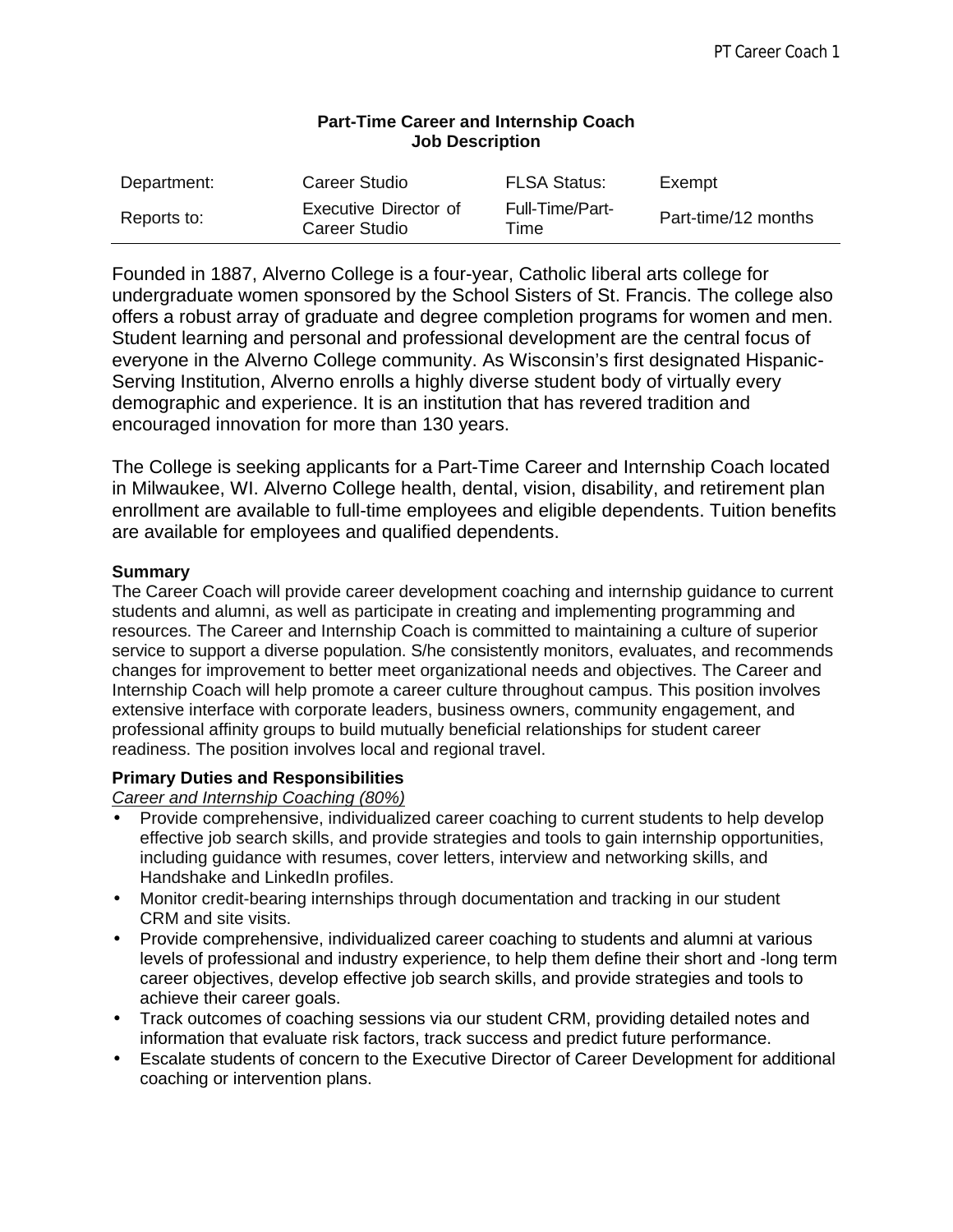- Collaborate with the Career Studio team to recommend students for job openings, and professional development opportunities, and share information about employability.
- Develop user expertise in the utilization of online career development resources: Website, Handshake, LinkedIn, etc.
- Maintain industry knowledge of potential career paths, as well as current recruiting practices and timelines as related to specific majors.

#### *Other (10%)*

- Teach career-related courses.
- Facilitate workshops.
- Consistently evaluate and update all handouts, guides, and web-based resources.
- Actively participate in Career Fairs and other on-campus and care development-related events.
- As a team member, provide exemplary customer service in student/alumni-centered office operations.
- Research best practices, peer institutions, and market/economic conditions to recommend changes and enhancements to improve career coaching resources.
- Represent the university and participate in local, regional, and national professional associations and conferences in order to stay current with industry standards and, recruiting trends, share best practices, and increase the collaborative culture, visibility, and reputation of the office.

#### *This list of duties and responsibilities is not all-inclusive and may be expanded to include other duties and responsibilities as management may deem necessary from time to time.* **Qualifications**

- Bachelor's Degree required.
- Familiarity with and/or experience working in Career Services and/or Higher Education, preferred, but not required.
- Experience providing coaching or advisement to diverse individuals and/or groups.
- Knowledge of Career Services-specific software, such as Handshake, preferred but not required.
- High ethical standards and demonstrated ability to work with diverse populations.
- Self-motivated, takes initiative, and can innovatively solve problems with creativity and diplomacy, making sound judgments while working with various personalities, relationships, and circumstances.
- Ability to build and maintain collaborative and cooperative partnerships across many, varied constituents and stakeholders.
- Process-oriented with strong organizational, attention to detail, and time management skills with proven ability to manage multiple tasks/projects simultaneously and provide deliverables on or before deadline with accuracy.
- A track record of producing measurable results, meeting deadlines, and balancing multiple priorities and constituencies; you are proactive, agile, and flexible with a positive attitude.
- A genuine interest in student and career development, with experience working with candidates/students as well as hiring partners preferred.
- Collaborative, self-directed, and outcome-oriented.
- Ability to work successfully as a team member and independently with minimal supervision.
- Strong customer service focus for both internal and external constituents.
- Demonstrated intermediate to advanced skills in computer software including Microsoft Office; MS Word, PowerPoint, Excel, and/or Access required.